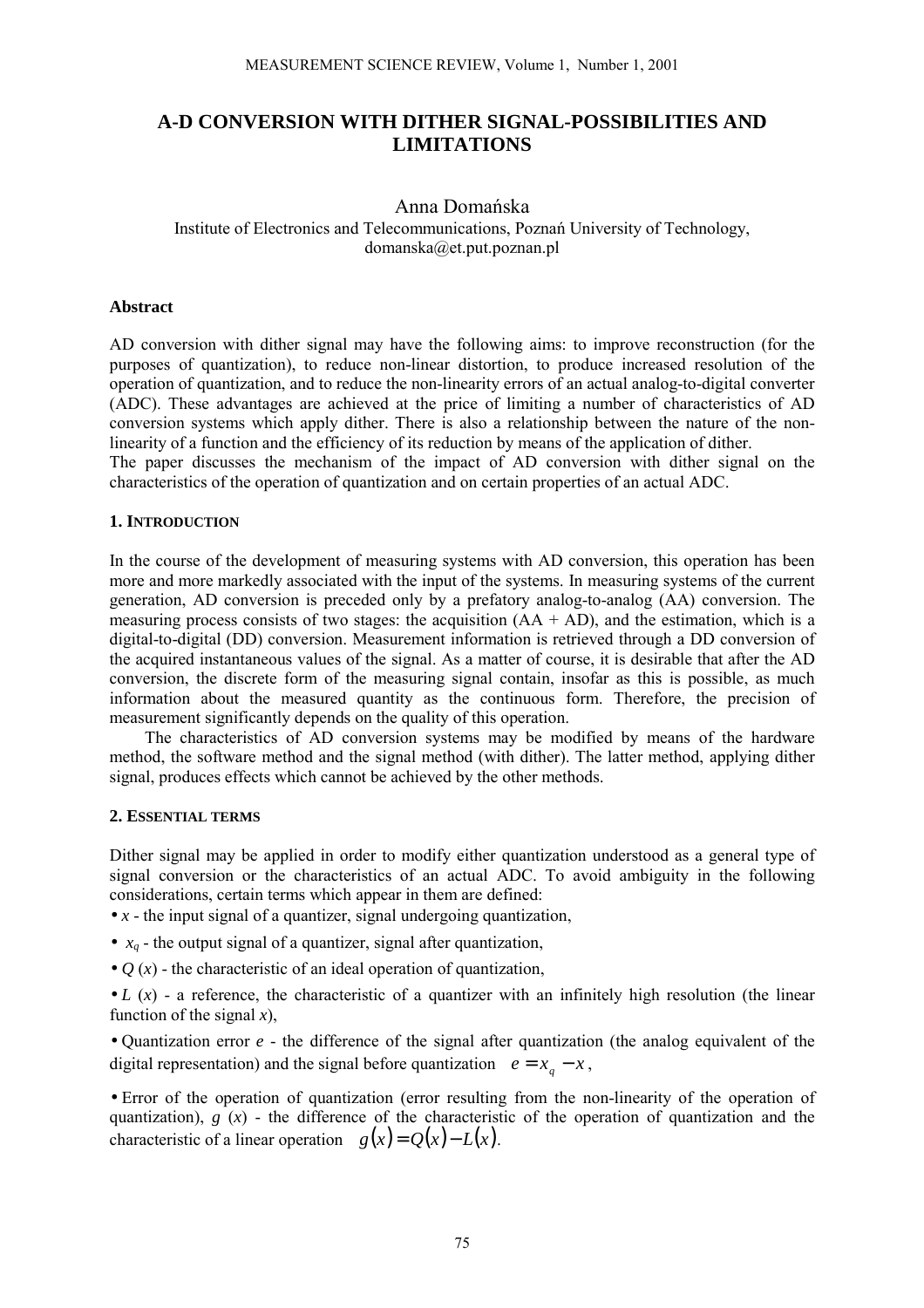### **3. THE AIMS OF THE APPLICATION OF AD CONVERSION WITH DITHER SIGNAL**

## **3.1. The Reduction of the Effects Produced by the Characteristics of the Operation of Quantization**

#### **3.1.1. Improved Reconstruction**

Quantizing is a non-linear operation which modifies the parameters of the signal undergoing conversion. The modification of the properties of the measurement signal produced by changing its form from continuous to discrete affects the estimation. The degree to which the signal, upon quantization, preserves the parameters of the signal undergoing conversion depends, among other factors, on whether the signal undergoing conversion qualifies for quantization with reconstruction.

Reconstruction is applied to the function of probability density, the moments and the power density spectrum of the signal undergoing quantization, based on, respectively, the function of probability density, the moments and the power density spectrum of the signal after quantization [1]. Signal reconstruction with quantization occurs if the characteristic function of the signal, Φ*x* meets the requirements specified in Widrow's theory. In this event the quantization error has certain specific properties, being white noise with a rectangular function of probability density, not correlated with the signal undergoing quantization [7]. If  $\Phi_x$  does not meets Widrow's requirements, quantization with dither signal is applied to modify this property [3]. The mechanism of the improvement of reconstruction by means of the application of dither signal consists of the replacement of the function  $\Phi_x$  by the function  $\Phi_{x+d} = \Phi_x \cdot \Phi_d$  [1]. This is done through quantizing the signal  $x+d$  rather than the signal *x*.

$$
f_x \to f_{x+d} = f_x * f_d \xrightarrow{F} \Phi_x \cdot \Phi_d = \Phi_{x+d} \leftarrow \Phi_x \tag{1}
$$

The dither signal is selected in such a manner that its function of probability density,  $f<sub>d</sub>$ , is such that the function  $\Phi_{x+d}$  meets Widrow's requirements, or that it meets them to a higher degree than the function Φ*<sup>x</sup>* . A benefit of this replacement is improved reconstruction, and consequently a desirable modification of the characteristics of the quantization error (whitening or the absence of correlation with the signal undergoing quantization).

#### **3.1.2. The Reduction of the Non-Linear Distortion of the Operation of Quantization**

*Reduced non-linear distortion* is achieved through the application of the *randomizing effect* of dither signal on the *quantization error*. A case where it is necessary to reduce non-linear distortion is the quantizing of periodic signals. Additional lines appear in the spectrum of a signal after quantization, which have not been visible in the spectrum of the signal undergoing quantization. These result from the non-linear conversion of the signal. Here, the quantization error is coherent. Upon the application of a suitable dither signal, the quantization error changes from coherent to random, and does not appear as significant harmonic distortion. This amounts to a reduction of non-linear distortion. In this situation, random dither is the most effective. Pseudorandom signal is most usually applied. Pseudorandom dither is a waveform having the characteristics of noise but that can be accurately repeated [4].

### **3.1.3. Increased Resolution of the Operation of Quantization**

In order to produce increased resolution or to reduce non-linear distortion in a system having the nominal characteristic of quantization  $Q(x)$  and the error of the operation of quantization  $g(x)$ , quantization with dither signal and the averaging of the signal upon quantization are required. This mode of conversion is identical to quantization in a system having the nominal characteristic of quantization  $\overline{Q}(x)$  and the error of the operation of quantization  $\overline{g}(x)$ . Assuming that the parity of the function  $f_d$  is even, in this case the following situation is produced [5,6]

$$
\overline{Q}(x) = Q(x) * f_d(x) \tag{2}
$$

$$
\overline{g}(x) = g(x) * f_d(x) \tag{3}
$$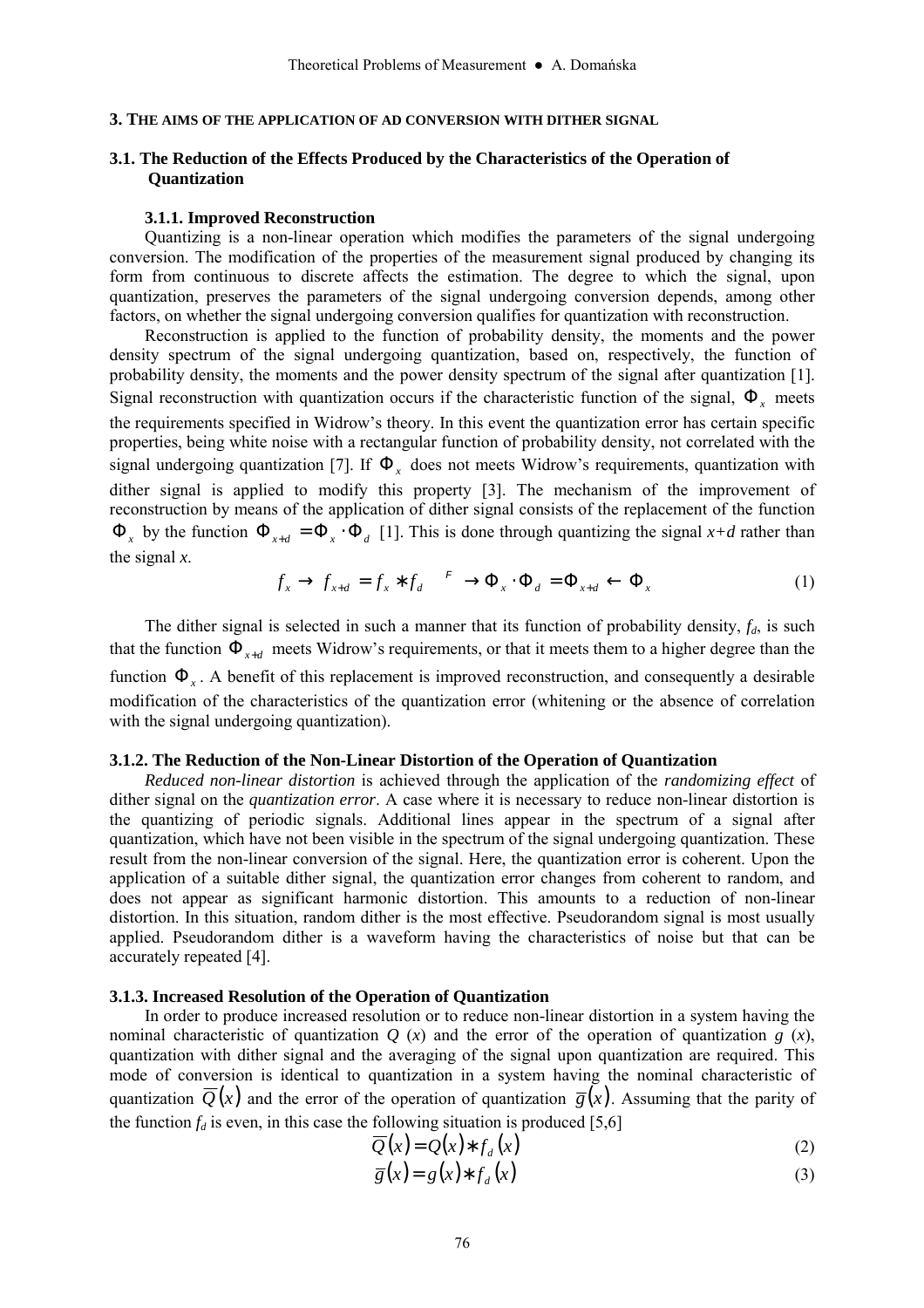and

$$
\overline{g}(x) = \overline{Q}(x) - L(x) \tag{4}
$$

*Increased resolution* is achieved through the *attenuating effect* of dither signal on *the error of the operation of quantization*. It is so because  $\overline{g} < g$ . Accordingly, information on the varying value of the signal inside the range of quantization may be retrieved. If the dither signal is probabilistic, then functions  $Q$  and  $g$  are convoluted with the function of the probability density of dither signal  $f_d$ . If, however, the dither signal is deterministic, then the weighted average of functions *Q* and *g* is calculated based on the function of the distribution of the values of *fd*. Regardless of the case, the function  $f_d$  is selected in such a manner that the magnitude of  $g$  is suitably decreased.

Increased resolution amounts to improved linearity of the operation of quantization.

### **3.2. The Reduction of the Non-Linearity Errors of an Actual ADC**

### **3.2.1. The Differential Non-Linearity Error**

The differential non-linearity error (DNL) may be represented as a function which is the difference of the actual characteristic,  $Q_R$ , and the ideal characteristic of the operation of quantization: *DNL* =  $Q<sub>p</sub>(x) - Q(x)$ . This is a sequence of rectangular pulses of the magnitude  $\pm q$  and the variable width  $r_k - l_k$  which width depends on the value of the error for the code in question, and having its axes of symmetry in points *xi*.

$$
DNL(x) = q \sum_{i=1}^{N} \alpha_i \cdot \Pi \left( \frac{x - x_i}{r_i - l_i} \right) \qquad \alpha_i \in \{-1, 0, 1\} \qquad x_i = l_i + \frac{r_i - l_i}{2} \tag{5}
$$

The DNL error is reduced by means of quantization with dither signal and the averaging of the signal upon quantization. This mode of conversion is identical to quantization in a system having the differential non-linearity error *DNL*

$$
\overline{DNL}(x) = q \sum_{i=1}^{N} \alpha_i \cdot \Pi \left( \frac{x - x_i}{r_i - l_i} \right) * f_d(x) \tag{6}
$$

The DNL error is reduced through its redistribution over a wider range and a simultaneous smoothing, which decreases its magnitude [2]. Due to the delocalization and randomization of the DNL error, the errors for all codes become similar, or are integrated, and cease to be regular. The effects of the reduction depend on the nature of the function  $f_d$  to a low degree only. The value of peak-to-peak dither is more important here. In each case there is a limit to this value, above which adjacent errors are entirely integrated and further improvement ceases to be significant.

#### **3.2.2. The Integral Non-Linearity**

Unlike the DNL error, the integral non-linearity error (INL) is non-local. Due to the nature of this non-linearity, AD conversion with dither signal does not effectively reduce it. A more efficient method involves the application of algorithms which correct the results of quantization based on information on the INL error acquired at the stage of the calibration of the AD conversion system.

Furthermore, the INL error is a considerable hindrance to increasing resolution, or increasing the effective number of bits, by means of a method applying dither.

#### **4. Modifying the Characteristics of AD Conversion Systems Applying Dither Signal**

Quantization with dither signal does not unconditionally refine the process of AD conversion. The application of dither signal reduces the following quantities: signal-to-noise ratio of the ADC output, dynamic range, conversion rate, input signal bandwidth, sampling rate.

Improvements that are achieved in the area of resolution or linearity are at the sacrifice of losses in effective bandwidth and response time.